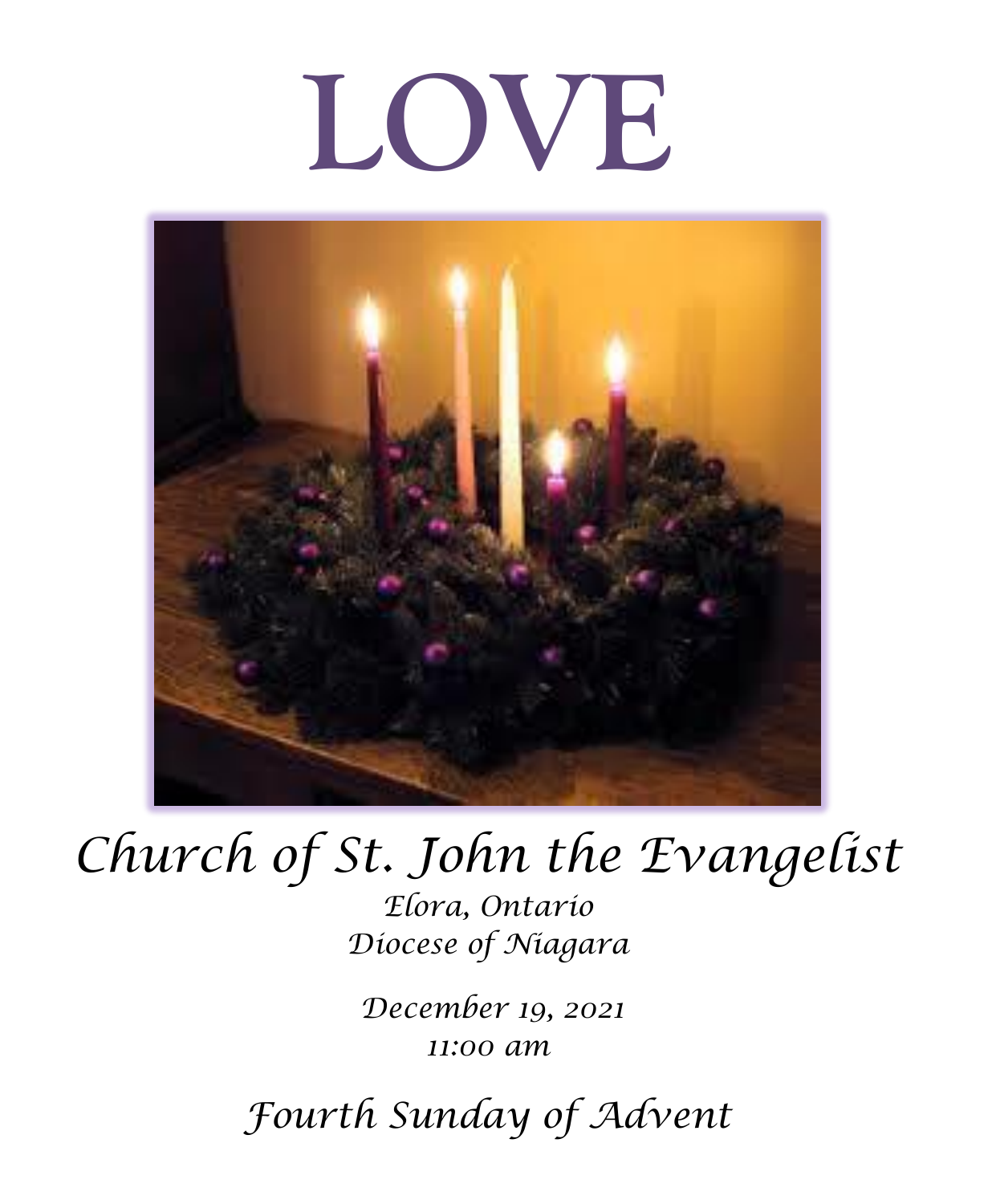## **Fourth Sunday of Advent Concrete Concrete Concrete Point Property Point Property Property Point Property Property**

#### **11:00 am Modified Holy Communion (BCP)**

*According to Diocesan Guidelines (December 16)*

*Keep your face mask on, keep a 2m distance with people from other households.*

*Congregational singing is allowed, softly with face masks on.*

*Please socialize outdoors.*

*Tea, coffee or food will not be served.*

*The 11am liturgy is live-streamed to the St. John's Elora YouTube Channel. There is no offertory hymn. You are encouraged to give your donation online electronically or using the "Offering Box" located at the church doors.*

*---------------------------------------------*

*St. John's church sits on the traditional unceded territories of the Attawandaron, Mississauga, and Haudenosaunee First Nations. These lands are covered by the Between the Lakes Treaty and the Haldemand land grant. These lands are also part of The Dish With One Spoon Treaty, all subsequent newcomers have been invited into this treaty in the spirit of peace, friendship and respect. Today this land is home to many diverse Inuit, Metis and First Nations peoples.* 

#### **Mass Setting Darke in A**

#### **Hymn 114 Lo He Comes with Clouds Descending** (vv 1,4)

*Lo, he comes with clouds descending, once for favoured sinners slain; thousand thousand saints attending swell the triumph of his train: hallelujah, hallelujah, hallelujah! God appears on earth to reign. Yea, amen, let all adore thee, high on thine eternal throne; Saviour, take the power and glory; claim the kingdom for thine own: O come quickly, O come quickly, O come quickly! Hallelujah! Come, Lord, come!*

#### **THE COLLECT FOR PURITY**

*Celebrant:* ALMIGHTY God, unto whom all hearts be open, all desires known, and from whom no secrets are hid: Cleanse the thoughts of our hearts by the inspiration of thy Holy Spirit, that we may perfectly love thee, and worthily magnify thy holy Name; through Christ our Lord. **Amen.**

#### **SUMMARY OF THE LAW** *(congregation can kneel or sit for prayer)*

*Celebrant:* OUR Lord Jesus Christ said: Hear O Israel, The Lord our God is one Lord; and thou shalt love the Lord thy God with all thy heart, and with all thy soul, and with all thy mind, and with all thy strength. This is the first and great commandment. And the second is like unto it:

> Thou shalt love thy neighbour as thyself. On these two commandments hang all the Law and the Prophets.

*People:* **Lord, have mercy upon us, and write both these thy laws in our hearts, we beseech thee.**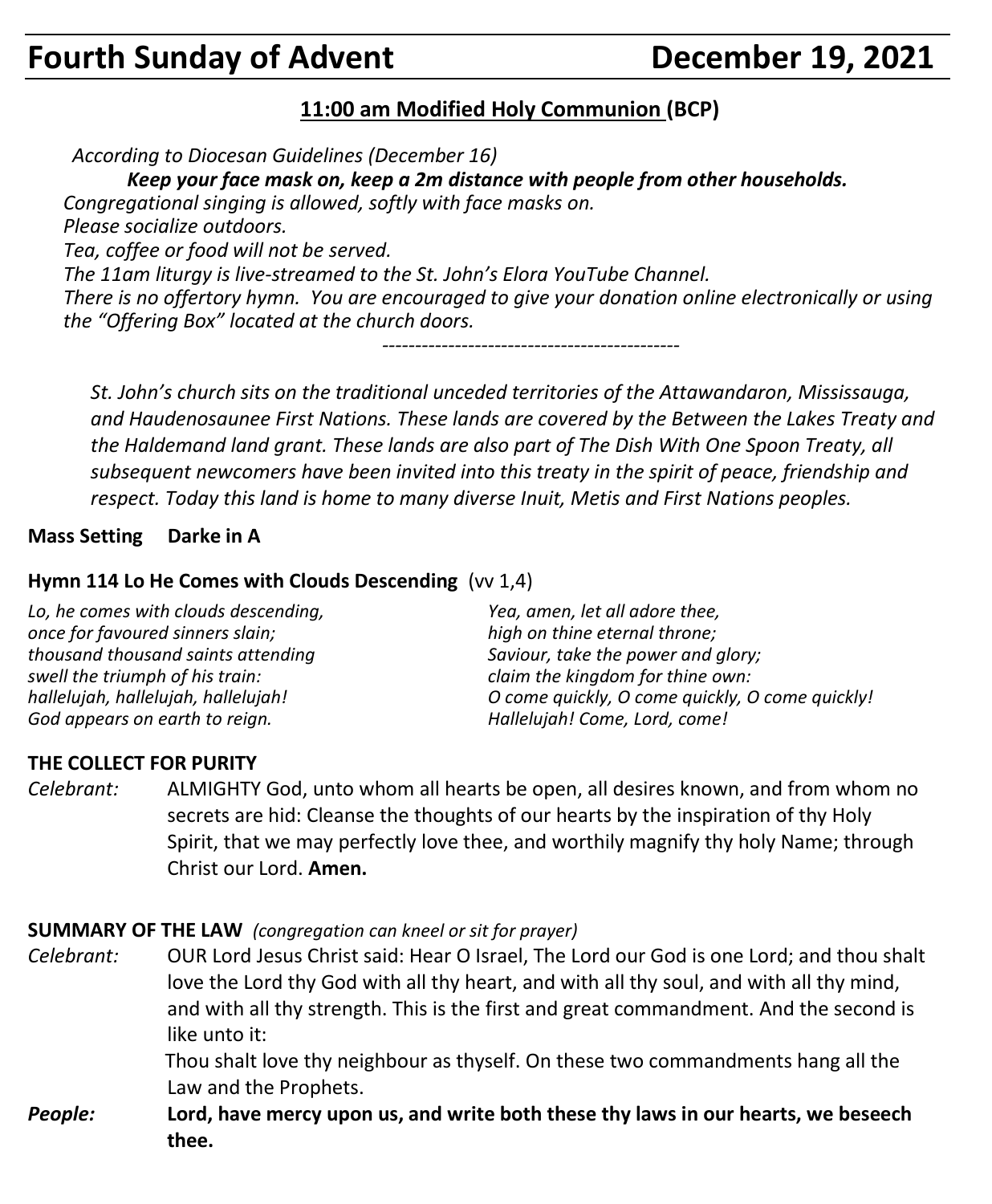**Kyrie** - Choir

Lord, have mercy upon us. Christ, have mercy upon us. Lord, have mercy upon us.

#### **COLLECT**

*Celebrant:* Almighty God, give us grace that we may cast away the works of darkness, and put upon us the armour of light, now in the time of this mortal life, in which thy Son Jesus Christ came to visit us in great humility; that in the last day, when he shall come again in his glorious Majesty, to judge both the quick and the dead, we may rise to the life immortal; through him who liveth and reigneth with thee and the Holy Spirit, now and ever. **Amen.**

> Raise up, we beseech thee, O Lord, thy power, and come among us, and with great might succour us; that whereas, through our sins and wickedness, we are sore let and hindered in running the race set before us, thy bountiful grace and mercy may speedily help and deliver us; who with the Father and the Holy Spirit livest and reignest, one God, world without end.

*People:* **Amen.**

#### *(Please be seated)* **A READING FROM THE BOOK OF MICAH**

Micah 5.2-5a

You, O Bethlehem of Ephrathah, who are one of the little clans of Judah, from you shall come forth for me one who is to rule in Israel, whose origin is from of old, from ancient days. Therefore he shall give them up until the time when she who is in labour has brought forth; then the rest of his kindred shall return to the people of Israel. And he shall stand and feed his flock in the strength of the Lord, in the majesty of the name of the Lord his God. And they shall live secure, for now he shall be great to the ends of the earth; and he shall be the one of peace.

#### **Psalm 80.1-7** *(said responsively)*

Hear, O thou Shepherd of Israel, thou that leadest Joseph like a flock; **show thyself also, thou that sittest upon the cherubim.**

Before Ephraim, Benjamin, and Manasseh, **stir up thy strength, and come and help us.**

Turn us again, O God; **show the light of thy countenance, and we shall be whole.**

O Lord God of hosts, **how long wilt thou be angry with thy people that prayeth?**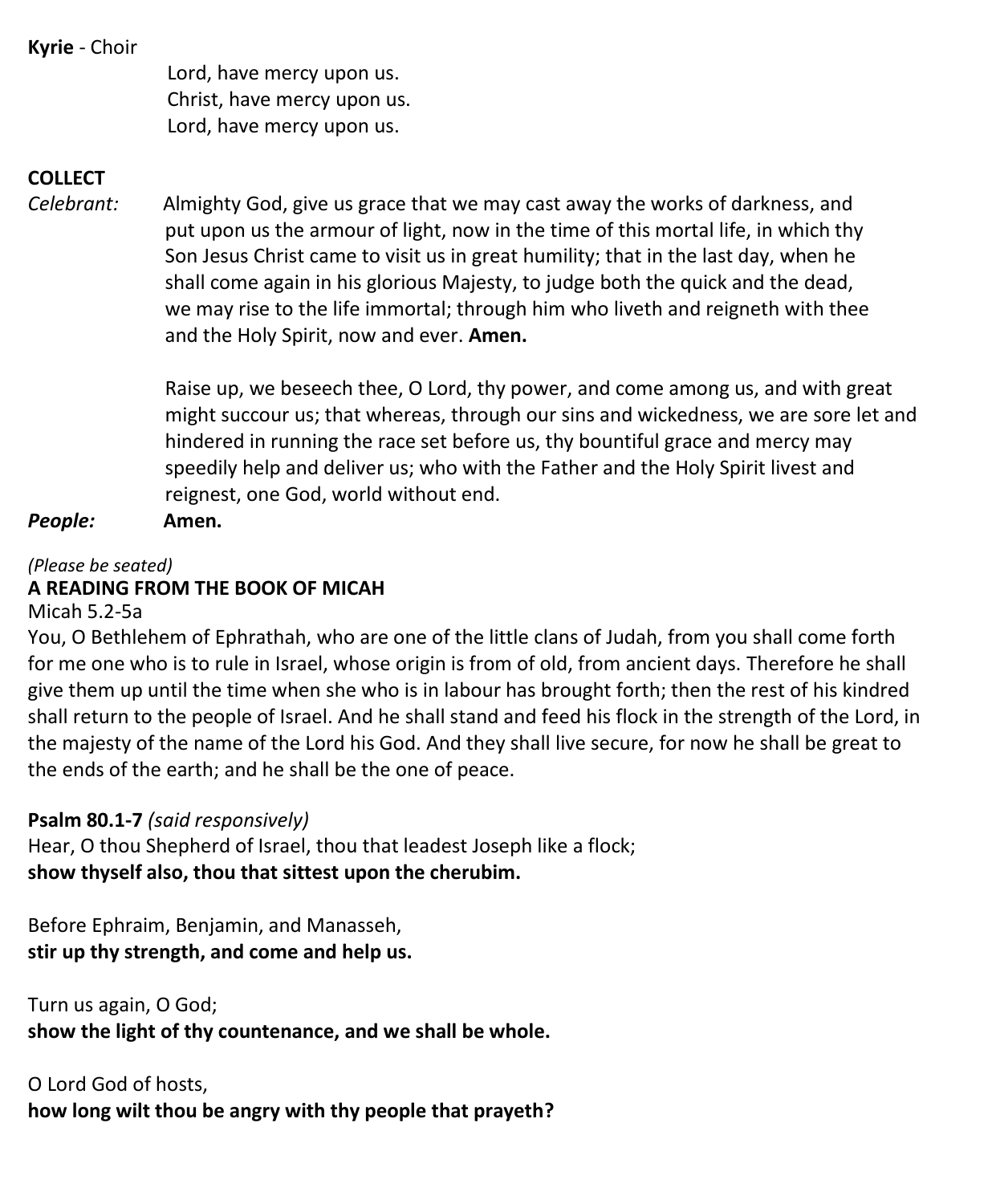#### Thou hast fed them with the bread of tears, **and hast given them plenteousness of tears to drink.**

Thou makest us a very strife unto our neighbours, **and our enemies laugh us to scorn.**

Turn us again, O God of hosts; **show the light of thy countenance, and we shall be whole.**

Glory be to the Father, and to the Son, and to the Holy Ghost. **as it was at the beginning, is now, and ever shall be, world without end. Amen.**

- **GOSPEL Luke 1.39-55**
- *Reader:*The Lord be with you.
- *People: And with thy spirit.*
- Reader: The Holy Gospel is written in the 1<sup>st</sup> chapter of the gospel according to Luke beginning at the 39<sup>th</sup> verse.
- *People:* **Glory be to thee, O Lord.**

In those days Mary set out and went with haste to a Judean town in the hill country, where she entered the house of Zechariah and greeted Elizabeth. When Elizabeth heard Mary's greeting, the child leaped in her womb. And Elizabeth was filled with the Holy Spirit and exclaimed with a loud cry, "Blessed are you among women, and blessed is the fruit of your womb. And why has this happened to me, that the mother of my Lord comes to me? For as soon as I heard the sound of your greeting, the child in my womb leaped for joy. And blessed is she who believed that there would be a fulfilment of what was spoken to her by the Lord."

And Mary said, "My soul magnifies the Lord, and my spirit rejoices in God my Saviour, for he has looked with favour on the lowliness of his servant. Surely, from now on all generations will call me blessed; for the Mighty One has done great things for me, and holy is his name. His mercy is for those who fear him from generation to generation. He has shown strength with his arm; he has scattered the proud in the thoughts of their hearts. He has brought down the powerful from their thrones, and lifted up the lowly; he has filled the hungry with good things, and sent the rich away empty. He has helped his servant Israel, in remembrance of his mercy, according to the promise he made to our ancestors, to Abraham and to his descendants forever." The Gospel of Christ.

*People:* **Praise be to thee, O Christ.**

#### **THE NICENE CREED**

**All: I BELIEVE in one God the Father Almighty, Maker of heaven and earth, and of all things visible and invisible:**

**And in one Lord Jesus Christ, the only begotten Son of God, begotten of the Father**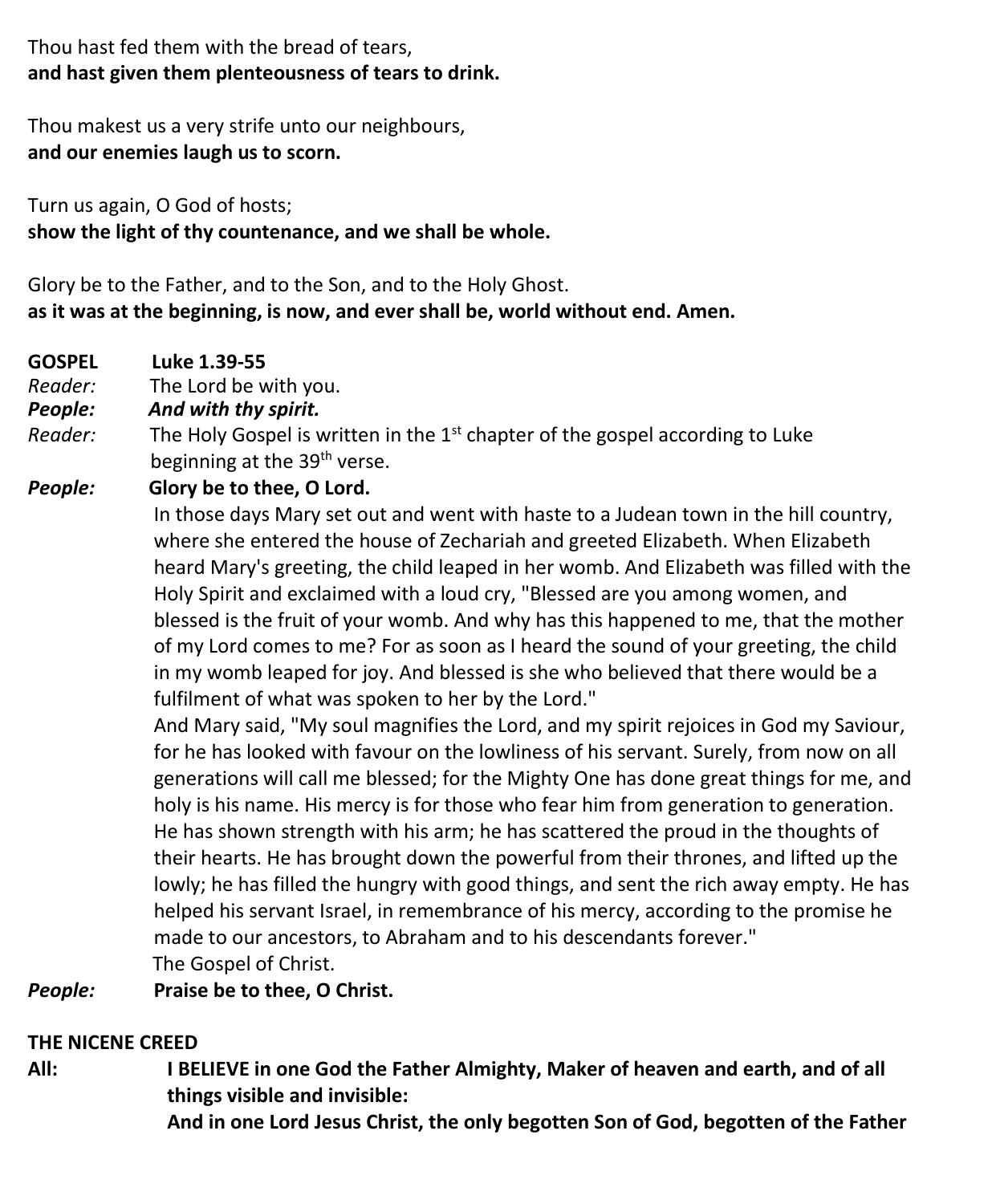**before all worlds; God, of God; light, of light; very God, of very God; begotten, not made; being of one substance with the Father; through whom all things were made: who for us and for our salvation came down from heaven, and was incarnate by the Holy Ghost of the Virgin Mary, and was made man, and was crucified also for us under Pontius Pilate. He suffered and was buried, and the third day he rose again according to the Scriptures, and ascended into heaven, and sitteth on the right hand of the Father. And he shall come again with glory to judge both the quick and the dead: whose kingdom shall have no end.**

**And I believe in the Holy Ghost, the Lord, the Giver of life, who proceedeth from the Father and the Son, who with the Father and the Son together is worshipped and glorified, who spake by the prophets. And I believe one, holy, catholic, and apostolic church. I acknowledge one baptism for the remission of sins. And I look for the resurrection of the dead, and the life of the world to come. Amen.**

#### **Hymn 155 From East to West, from Shore to Shore** (vv 1,4,7)

| Assenting to the angel's word,        |
|---------------------------------------|
| she chose what God the Spirit willed, |
| and suddenly the promised Lord        |
| that pure and hallowed temple filled. |
|                                       |

*All glory for this blessed morn to God, the source of all, is due; all praise to you, O Virgin-born; all praise, O Holy Ghost, to you.*

**HOMILY** Rev'd Judy Steers

**Anthem Ave Maria Christian Avenue Avenue Avenue Avenue Avenue Avenue Avenue Avenue Avenue Avenue Avenue Avenue** 

#### **PREPARATION OF THE GIFTS**

*During the Anthem the Celebrant prepared the elements for Communion.*

*"I am the servant of the Lord; let it be to me according to thy word." – Luke 1:38*

**INTERCESSIONS** *(You may kneel or sit for prayer)*

Celebrant: Let us pray.

Let us pray for the church, for our community, for the world. Let us pray for reconciliation with indigenous peoples of Canada. Let us pray for all who need our prayers today, and all who have died in the peace of Christ.

*Leader:* ALMIGHTY and everliving God, who by thy holy Apostle hast taught us to make prayers and supplications, and to give thanks, for all people: we humbly beseech thee most mercifully to accept our alms and oblations, and to receive these our prayers, which we offer unto thy Divine Majesty; beseeching thee to inspire continually the universal church with the spirit of truth, unity, and concord: and grant that all they that do confess thy holy Name may agree in the truth of thy holy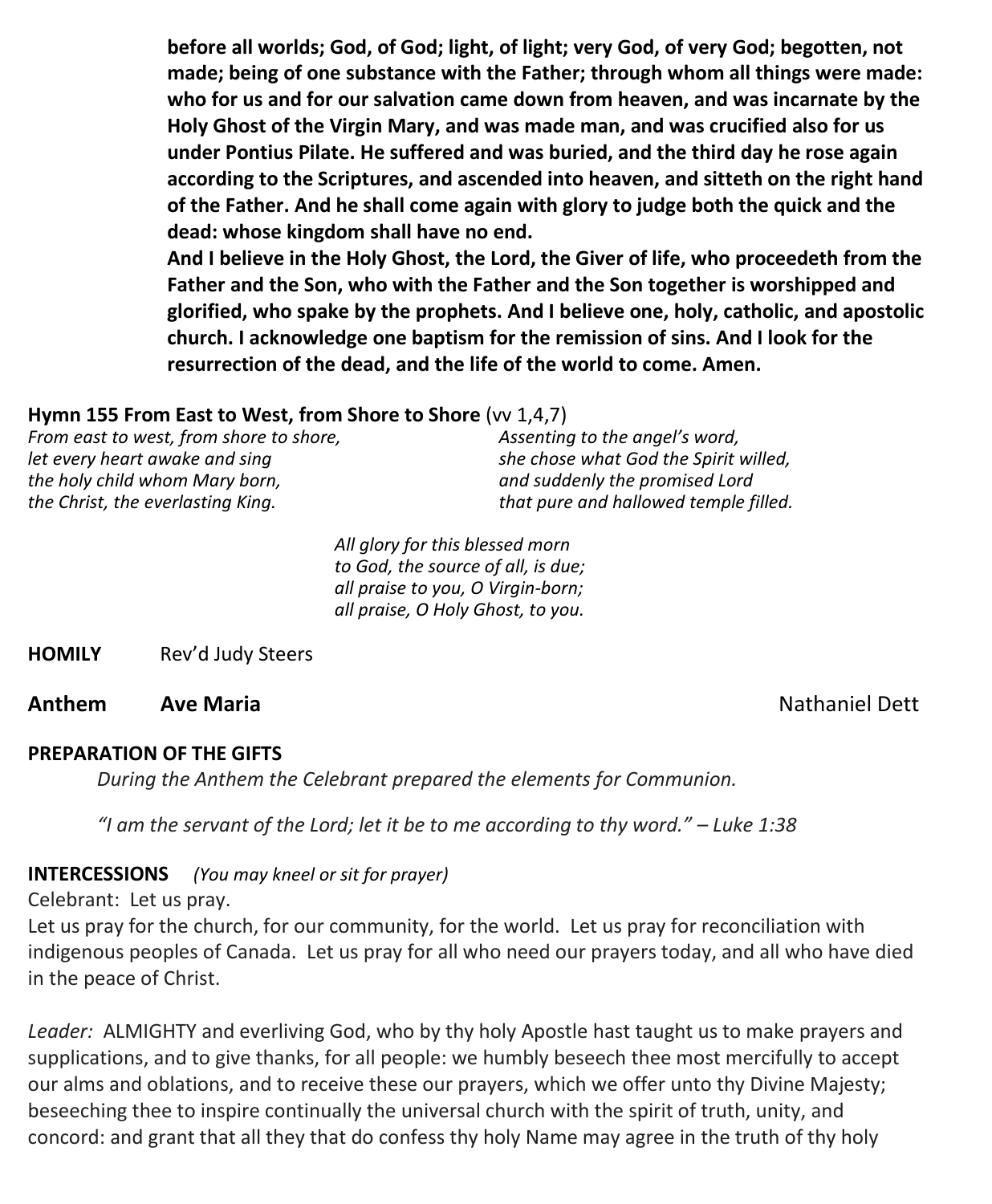#### Word, and live in unity and godly love. Lord, in thy mercy. *People***: Hear our prayer.**

*Leader:* We beseech thee also to lead all nations in the way of righteousness; and so to guide and direct their governors and rulers, that thy people may enjoy the blessings of freedom and peace: And grant unto thy servant ELIZABETH our Queen, and to all that are put in authority under her, that they may truly and impartially administer justice, to the maintenance of thy true religion and virtue. Lord, in thy mercy.

#### *People***: Hear our prayer.**

*Leader:* Give grace, O heavenly Father, to all Bishops, Priests, and Deacons, and specially to thy servant Linda, our Primate, and Susan, our Bishop, that they may both by their life and doctrine set forth thy true and living Word, and rightly and duly administer thy holy Sacraments: Prosper, we pray thee, all those who proclaim the Gospel of thy kingdom among the nations: And to all thy people give thy heavenly grace, that, with meek heart and due reverence, we may hear and receive thy holy Word; truly serving thee in holiness and righteousness all the days of our life. Lord, in thy mercy. *People***: Hear our prayer.**

*Leader:* We most humbly beseech thee of thy goodness, O Lord, to comfort and succour all them, who in this transitory life are in trouble, sorrow, need, sickness, or any other adversity, especially those for whom our prayers are desired…..Lord, in thy mercy. *People***: Hear our prayer.**

*Leader*: We remember before thee, O Lord, all thy servants departed this life in thy faith and fear: ….. and we bless thy holy Name for all who in life and death have glorified thee; beseeching thee to give us grace that, rejoicing in their fellowship, we may follow their good examples, and with them be partakers of thy heavenly kingdom. Lord in thy mercy.

#### *People***: Hear our prayer.**

We offer these prayers from our hearts for Jesus Christ's sake, our only Mediator and Advocate, to whom, with thee and the Holy Spirit, be all honour and glory, world without end. **Amen.**

#### **CONFESSION AND ABSOLUTION**

*Leader:* YE that do truly and earnestly repent you of your sins, and are in love and charity with your neighbours, and intend to lead the new life, following the commandments of God, and walking from henceforth in his holy ways: draw near with faith, and take this holy sacrament to your comfort; and make your humble confession to Almighty God.

*Celebrant:* ALMIGHTY God,

*All:* **Father of our Lord Jesus Christ, maker of all things, judge of all people: we acknowledge and confess our manifold sins and wickedness, which we from time to time most grievously have committed, by thought, word, and deed, against thy**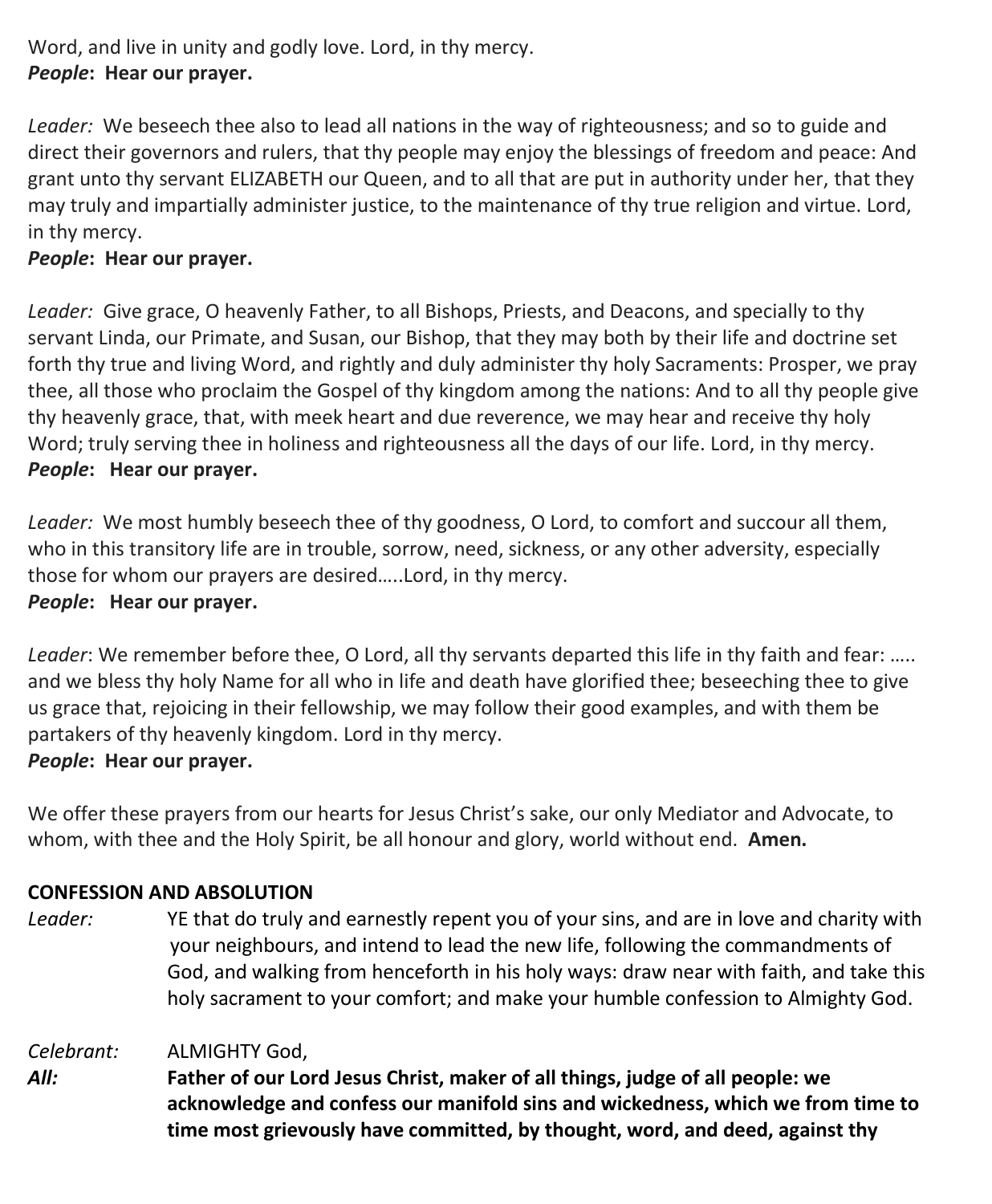**divine majesty. We do earnestly repent, and are heartily sorry for these our misdoings. Have mercy upon us, most merciful Father; for thy Son our Lord Jesus Christ's sake, forgive us all that is past; and grant that we may ever hereafter serve and please thee in newness of life, to the honour and glory of thy Name; through Jesus Christ our Lord. Amen.**

*Celebrant:* ALMIGHTY God, our heavenly Father, who of his great mercy hath promised forgiveness of sins to all them that with hearty repentance and true faith turn unto him: have mercy upon you; pardon and deliver you from all your sins; confirm and strengthen you in all goodness; and bring you to everlasting life; through Jesus Christ our Lord.

*All:* **Amen.**

Leader: **Hear what comfortable words our Saviour Christ saith unto all that truly turn to him:** Come unto me all that labour and are heavy laden, and I will refresh you. - *Matthew 11:28* God so loved the world, that he gave his only begotten Son, to the end that all that

believe in him should not perish, but have eternal life. - *John 3:16.*

Hear also what Saint Paul saith:

This is a true saying, and worthy of all to be received, that Christ Jesus came into the world to save sinners. - *1 Timothy 1:15.*

Hear also what Saint John saith.

If any one sin, we have an Advocate with the Father, Jesus Christ the righteous; and he is the propitiation for our sins. - *1 St John 2:1, 2*.

#### **THANKSGIVING AND CONSECRATION**

| (Choir stand) |                                                                                        |  |  |
|---------------|----------------------------------------------------------------------------------------|--|--|
| Celebrant:    | The Lord be with you;                                                                  |  |  |
| All:          | And with thy spirit.                                                                   |  |  |
| Celebrant:    | Lift up your hearts;                                                                   |  |  |
| All:          | We lift them up unto the Lord.                                                         |  |  |
| Celebrant:    | Let us give thanks unto our Lord God;                                                  |  |  |
| All:          | It is meet and right so to do.                                                         |  |  |
| Celebrant:    | It is very meet, right, and our bounden duty, that we should at all times, and in all  |  |  |
|               | places, give thanks unto thee, O Lord, Holy Father, Almighty, Everlasting God, Creator |  |  |
|               | and Preserver of all things.                                                           |  |  |
|               | Therefore with Angels and Archangels, and with the whole company of heaven,            |  |  |
|               | we laud and magnify thy glorious Name; evermore praising thee and saying:              |  |  |
| Choir         | Holy, Holy, Holy, Lord God of hosts,                                                   |  |  |
|               | heaven and earth are full of thy glory.                                                |  |  |
|               | Glory be to thee, O Lord Most High.                                                    |  |  |
|               | Blessed is he who cometh in the name of the Lord,                                      |  |  |
|               | Hosanna in the Highest.                                                                |  |  |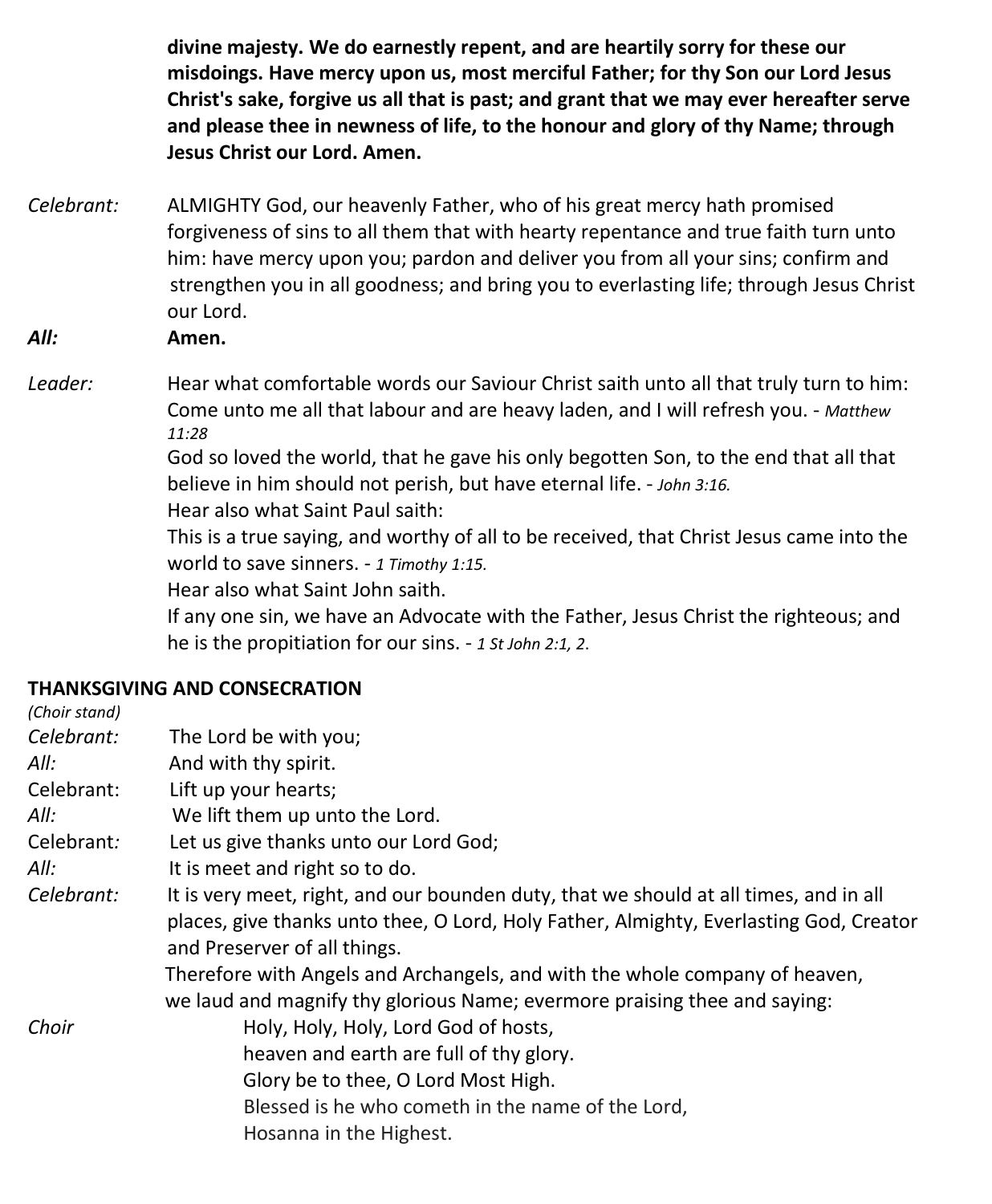#### **PRAYER OF CONSECRATION**

*Celebrant*: BLESSING and glory and thanksgiving be unto thee Almighty God, our heavenly Father, who of thy tender mercy didst give thine only Son Jesus Christ to take our nature upon him, and to suffer death upon the Cross for our redemption; who made there, by his one oblation of himself once offered, a full, perfect, and sufficient sacrifice, oblation, and satisfaction, for the sins of the whole world; and did institute, and in his holy Gospel command us to continue, a perpetual memorial of that his precious death, until his coming again.

> Hear us, O merciful Father, we most humbly beseech thee; and grant that we receiving these thy creatures of bread and wine, according to thy Son our Saviour Jesus Christ's holy institution, in remembrance of his death and passion, may be partakers of his most blessed Body and Blood; who, in the same night that he was betrayed, took Bread; and, when he had given thanks, he brake it; and gave it to his disciples, saying, Take, eat; this is my Body which is given for you: Do this in remembrance of me.

Likewise after supper he took the Cup; and, when he had given thanks, he gave it to them, saying, Drink ye all, of this; for this is my Blood of the new Covenant, which is shed for you and for many for the remission of sins: Do this, as oft as ye shall drink it, in remembrance of me.

 Wherefore, O Father, Lord of heaven and earth, we thy humble servants, with all thy holy Church, remembering the precious death of thy beloved Son, his mighty resurrection, and glorious ascension, and looking for his coming again in glory, do make before thee, in this sacrament of the holy Bread of eternal life and the Cup of everlasting salvation, the memorial which he hath commanded; And we entirely desire thy fatherly goodness mercifully to accept this our sacrifice of praise and thanksgiving, most humbly beseeching thee to grant, that by the merits and death of thy Son Jesus Christ, and through faith in his blood, we and all thy whole Church may obtain remission of our sins, and all other benefits of his passion; And we pray that by the power of thy Holy Spirit, all we who are partakers of this holy Communion may be fulfilled with thy grace and heavenly benediction; through Jesus Christ our Lord, by whom and with whom, in the unity of the Holy Spirit, all honour and glory be unto thee, O Father Almighty, world without end.

- *All:* **Amen.**
- *Celebrant:* The peace of the Lord be always with you; *All:* **And with thy Spirit.**
- *All:* **We do not presume to come to this thy Table, O merciful Lord, Trusting in our own righteousness, But in thy manifold and great mercies. We are not worthy So much as to gather up the crumbs under thy Table. But thou art the same Lord, Whose property is always to have mercy: Grant us therefore, gracious Lord, So to eat the**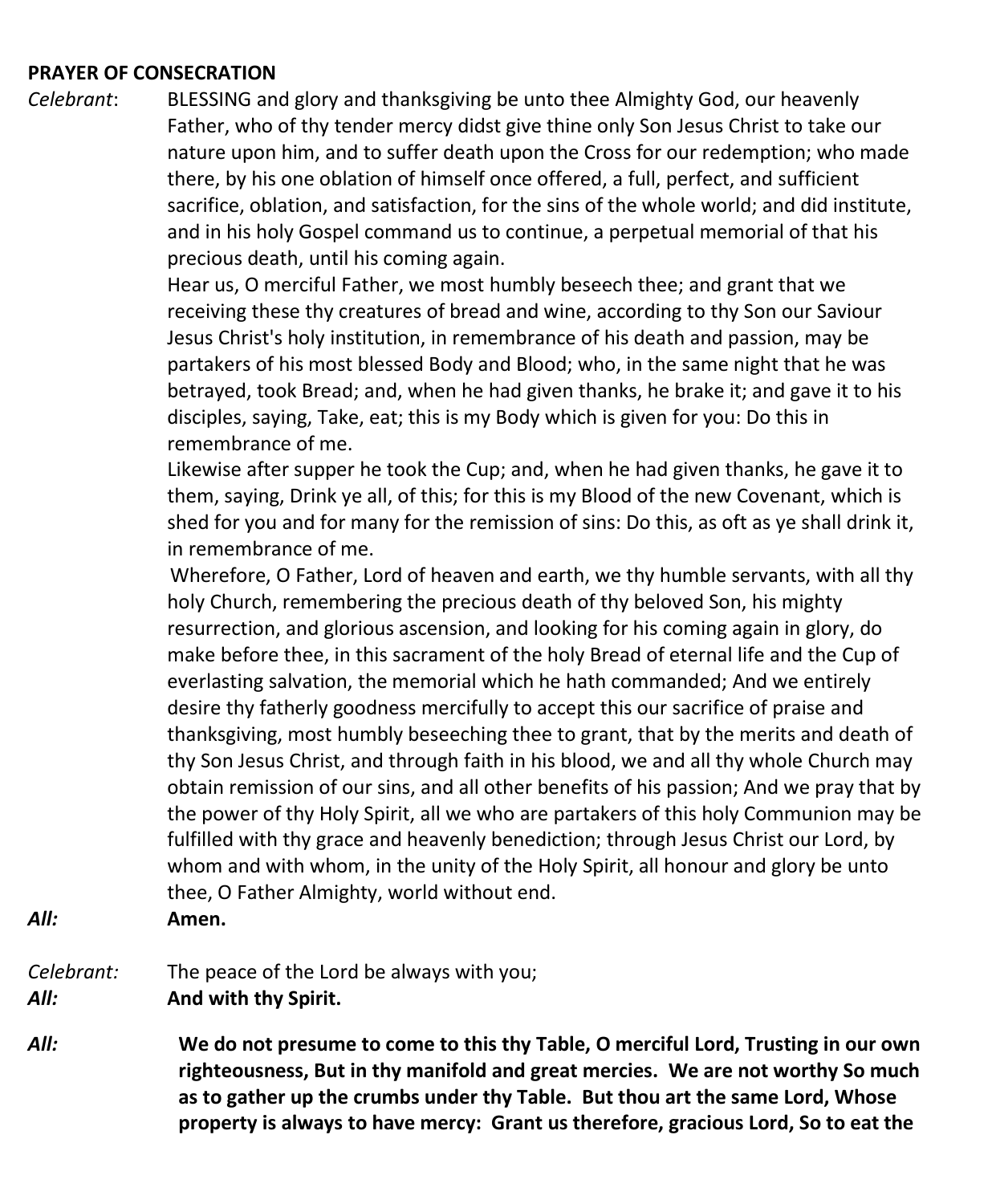**Flesh of thy dear Son Jesus Christ, And to drink his Blood, That our sinful bodies May be made clean by his Body, And our souls washed through his most precious Blood, And that we may evermore dwell in him, And he in us. Amen.**

#### **Choir Agnus Dei**

#### *During Communion:*

*Please remain in your seat and the sacrament will be brought to you in one kind (bread). Please keep your face mask on while you hear the words of administration or blessing. If you do not wish to receive the sacrament, please fold your arms across your chest. Once the communion administrator is beyond your 2m physical distance you may remove your face mask to consume the sacrament.*

*Prayer During Reception:* (for people participating online with spiritual communion) Jesus, I believe that you are present with us in the sacrament of bread and wine. I love you and I desire your presence afresh in my life. Since I cannot now receive the bread and wine of the altar, *Come spiritually into my heart. I embrace you and unite myself to you; never let me be separated from you.*

*(Based on a prayer by St. Alphonsus Maria e'Liguori)*

#### **PRAYERS AFTER COMMUNION**

*Singers remain standing*

*Celebrant:* Let us pray.

**OUR Father who art in heaven, hallowed be thy name, thy kingdom come, thy will be done, on earth as it is in heaven. Give us this day our daily bread; and forgive us our trespasses, as we forgive them that trespass against us; and lead us not into temptation, but deliver us from evil. For thine is the kingdom, the power, and the glory, for ever and ever. Amen.**

*Celebrant:* Almighty and everliving God, we most heartily thank thee that thou dost graciously feed us, in these holy mysteries, with the spiritual food of the most precious body and blood of thy Son our saviour Jesus Christ; assuring us thereby of thy favour and goodness towards us; and that we are living members of his mystical body, which is the blessed company of all faithful people; and are also heirs through hope of thy everlasting kingdom.

*All:* **And here we offer and present unto thee, O Lord, ourselves, our souls and bodies, to be a reasonable, holy, and living sacrifice unto thee. And although we are unworthy, yet we beseech thee to accept this our bounden duty and service, not weighing our merits, but pardoning our offences; through Jesus Christ our Lord, to whom, with thee and the Holy Ghost, be all honour and glory, world without end. Amen.**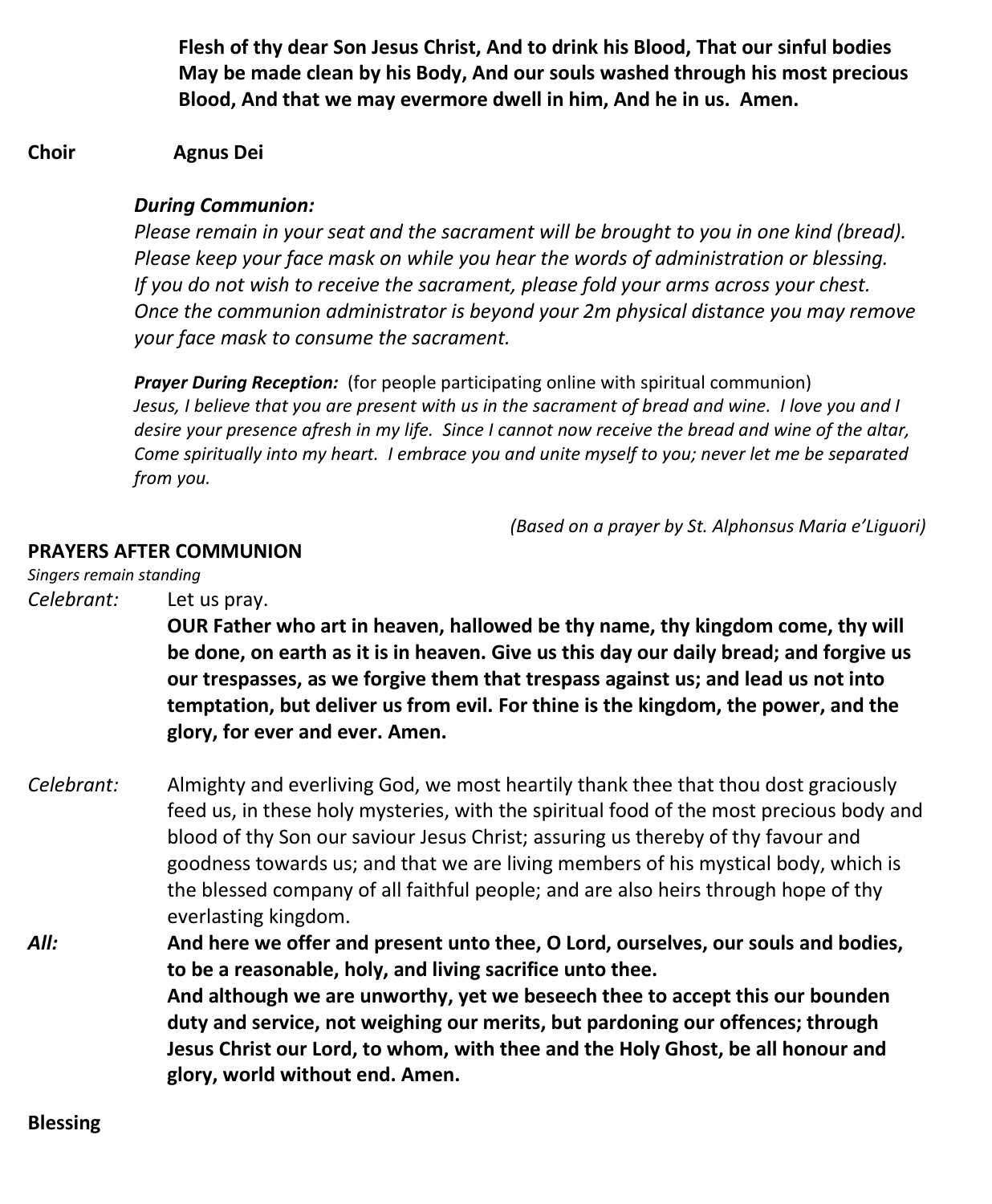#### *If you have any questions about your registration at a Sunday Service, please contact Thomas Littlewood at [reservations.stjohnselora@gmail.com](mailto:reservations.stjohnselora@gmail.com)*

*The flowers are given to the glory of God and in loving memory of Veronica Punnett, the gift of our husband Gerald.*

*.*

*Contact Elaine Dightam if you would like to give flowers in memory of loved ones who have died, or in thanksgiving for an anniversary, birthday or event. You can contact Elaine at 519-843-5091*

| Readers          | Chris and Jean Houston                                                                                                               |
|------------------|--------------------------------------------------------------------------------------------------------------------------------------|
| Server           | Thomas Littlewood                                                                                                                    |
| Altar Guild      | Susan Hirst, Wendy Donohue                                                                                                           |
| Flower Guild     | Jane Anne Murray, Dawn McClure                                                                                                       |
| Choir            | Kate Wright, Lesley Bouza, Emily Petrenko, Christina Stelmacovich, Quade<br>Nielsen, Lanny Fleming, Michael Cressman, Alan Macdonald |
| Video Technician | Rod Murray                                                                                                                           |
| Greeters         | Chris and Jeannie Houston                                                                                                            |

### **Announcements for December 19, 2021**

#### **Gathering for Worship Safely**

In an effort to reduce the amount of time spend indoors, unless you have mobility challenges or you are involved in the leadership of the liturgy, please do not enter the church until 20 minutes before the start of the service.

We are monitoring the balance between open doors for ventilation and temperature, so doors will be open before and after the liturgy, and the east vestry door will remain open in the building during he liturgy.

Please keep a physical distance from people not in your household. Face masks are required at all time indoors, and when you cannot keep a physical distance of 2m outdoors.

For the purposes of screening and contact tracing it is important that you register each week online before Saturday at 6pm, or if you do not have a computer, please call the office before Friday.

If you have any questions about your registration you can contact Thomas Littlewood

at [reservations.stjohnselora@gmail.com](mailto:reservations.stjohnselora@gmail.com)

#### **Pastoral Care**

If you know of someone in need of pastoral care, please contact a member of the clergy directly.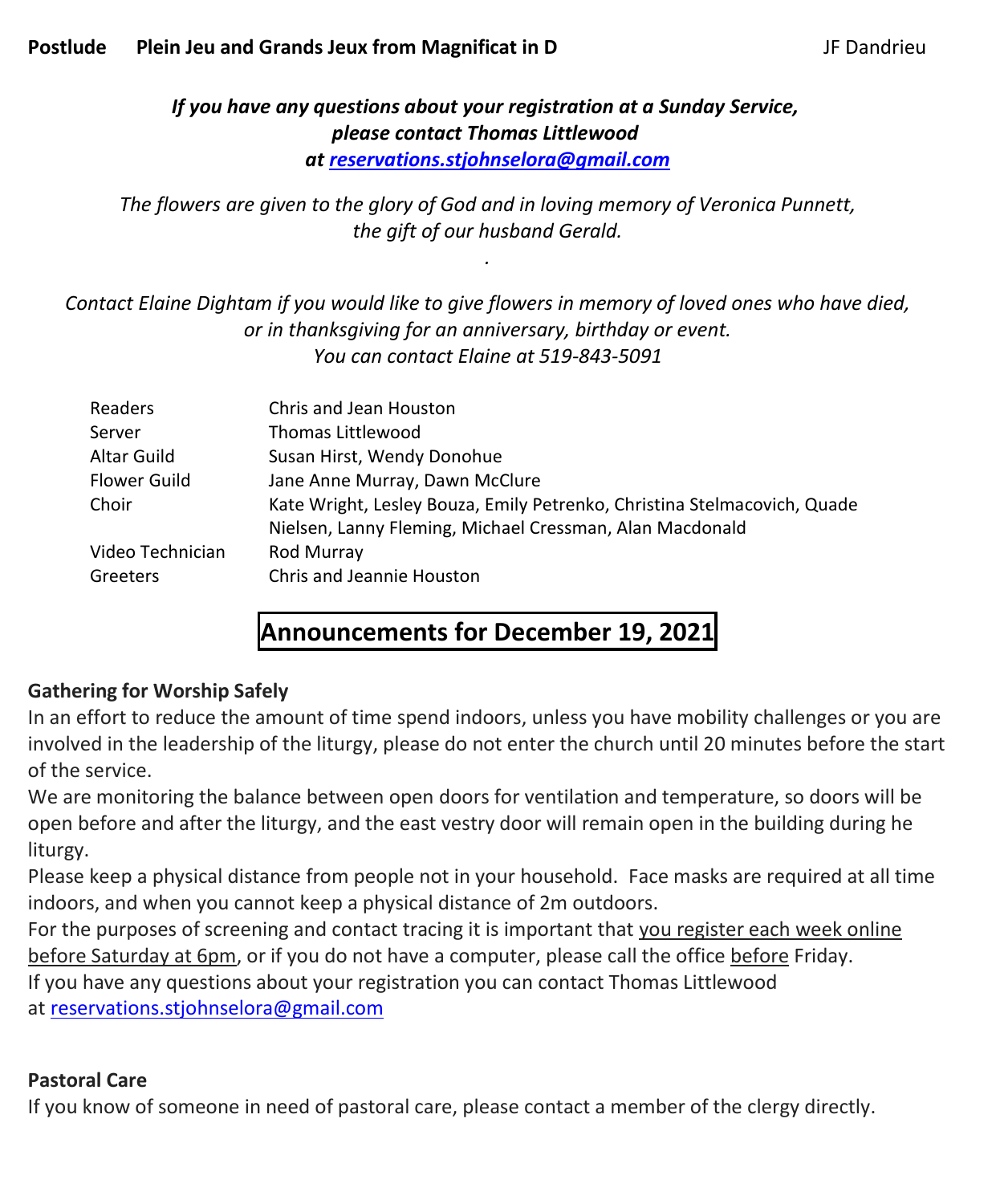#### **Keeping in Touch**

Each week copies of the Order of Service and Sermon Text notes are mailed or hand delivered to a group of people who do not have access to a computer and may not be able to attend in-person services because of health restrictions. If you know of someone who needs to be included on this list please contact Susan Edwards through the office at 519-846-5911.

#### **Christmas Lessons and Carols**

TODAY at 4:00pm and 6:30pm The 4:00pm service will be live-streamed on YouTube.

#### **Church Calendars**

Canadian Church Calendars for \$5.00 and Anglican Church Calendars for \$10.00 are available at the back of the church and in the Parish Centre. Place your money in the "Offering Box" at either entrance to the church.

#### **Offering Envelopes**

The 2022 Offering Envelopes are available for pick up at the back of the church. If you do not see your box there or you would like to get a box of Offering Envelopes, please contact Steve Hornett at [givings.stjohnselora@gmail.com](mailto:givings.stjohnselora@gmail.com) or call him at 519-846-5911.

#### **Support the Ministry of St. John's**

You are invited to give a Christmas gift to support the work of the ministry of St. John's. You can also support the work of the Parish Choir if you mark your donation "CHOIR FUND" on the memo line or on the envelope.

#### **Food Bank**

The Centre Wellington Food Bank is in need of food items. You can bring non-perishable food items to the hamper in the church, or deliver them directly to the Food Bank at 105 Queen Street West in Fergus.